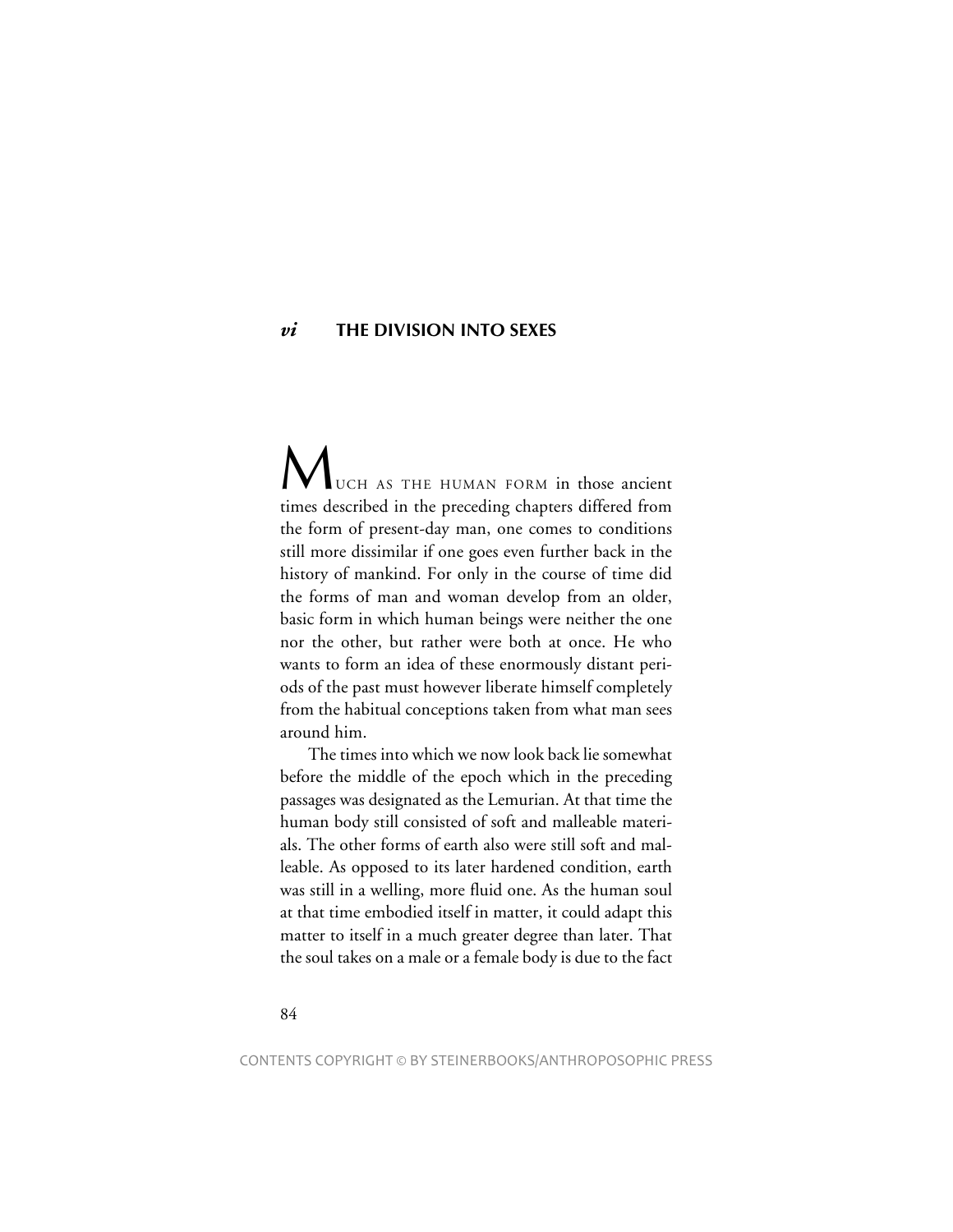that the development of external terrestrial nature forces the one or the other upon it. While the material substances had not yet become rigid, the soul could force these substances to obey its own laws. It made of the body an impression of its own nature. But when matter became denser the soul had to submit to the laws impressed upon this matter by external terrestrial nature. As long as the soul could still control matter, it formed its body as neither male nor female, but, instead, gave it qualities which embraced both at the same time. For the soul is simultaneously male and female. It carries these two natures in itself. Its male element is related to what is called *will,* its female element to what is called *imagination.*

The external formation of earth resulted in that the body assumed a one-sided form. The male body has taken a form which is conditioned by the element of will; the female body on the other hand, bears the stamp of imagination. Thus it comes about that the two-sexed, malefemale soul inhabits a single-sexed, male or female body. In the course of development the body had taken a form determined by the external terrestrial forces, so that it was no longer possible for the soul to pour its whole inner energy into this body. The soul had to retain something of this energy within itself and could let only a part of it flow into the body.

If one continues with the Akasha Chronicle, the following becomes apparent. In an ancient period, human forms appear before us which are soft, malleable and quite different from later ones. They still carry the nature of man and woman within themselves to an equal degree. In the course of time, the material substances become denser; the human body appears in two forms, one of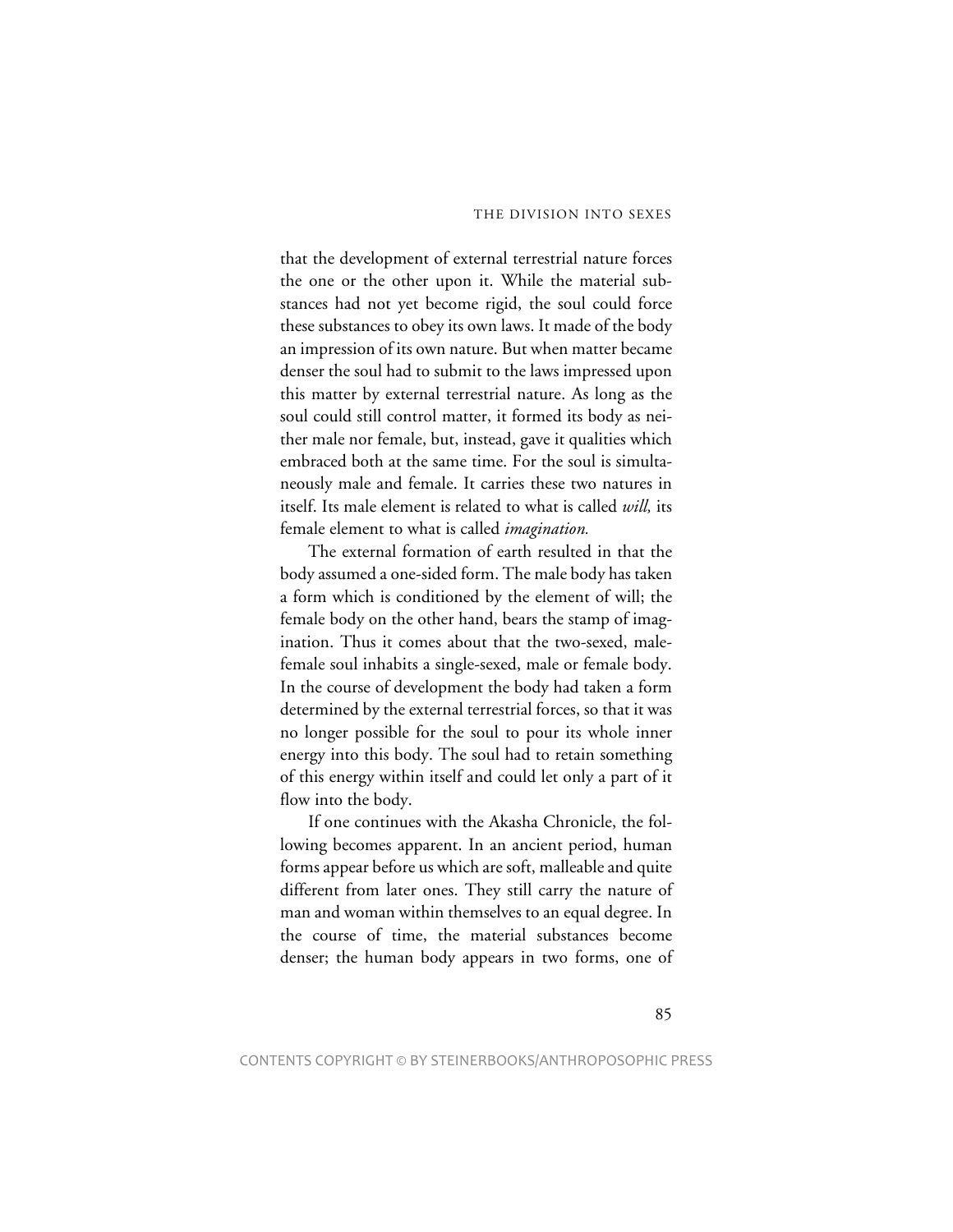which begins to resemble the subsequent shape of man, the other that of woman. When this difference had not yet appeared, every human being could produce another human being out of himself. Impregnation was not an external process, but was something which took place inside the human body itself. By becoming male or female, the body lost this possibility of self-impregnation. It had to act together with another body in order to produce a new human being.

The division into sexes takes place when the earth enters a certain stage of its densification. The density of matter inhibits a portion of the force of reproduction. That portion of this force which is still active needs an external complementation through the opposite force of another human being. The soul however must retain a portion of its earlier energy within itself, in man as well as in woman. It cannot use this portion in the physical external world.

This portion of energy is now directed toward the interior of man. It cannot emerge toward the exterior; therefore it is freed for inner organs.

Here an important point in the development of mankind appears. Previously that which is called spirit, the faculty of thought, could not find a place in man. For this faculty would have found no organs for exercising its functions. The soul had employed all its energy toward the exterior, in order to build up the body. But now the energy of the soul, which finds no external employment, can become associated with the spiritual energy, and through this association those organs are developed in the body which later make of man a thinking being. Thus man could use a portion of the energy which previously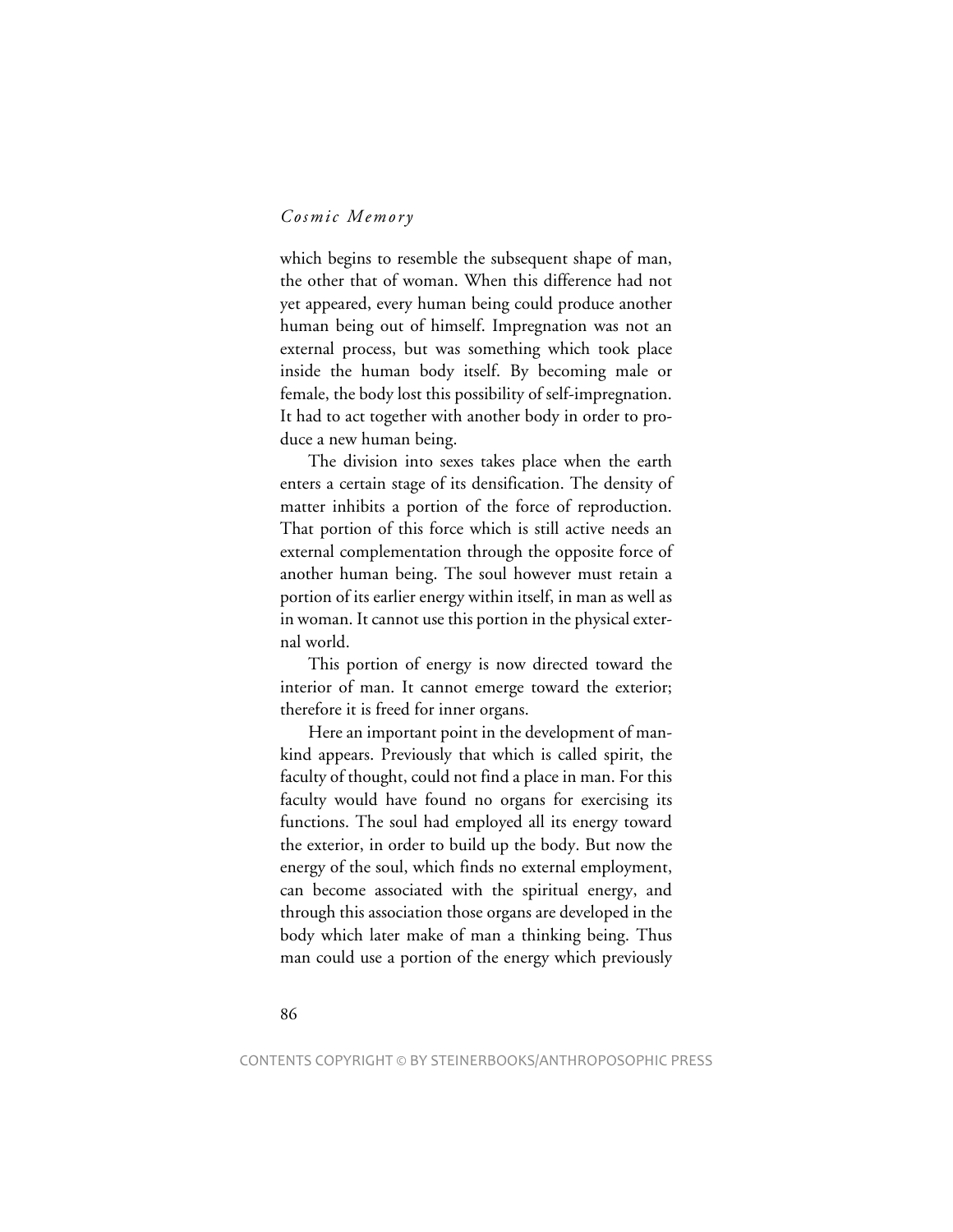he employed for the production of beings like himself, in order to perfect his own nature. The force by which mankind forms a thinking brain for itself is the same by which man impregnated himself in ancient times. The price of thought is single-sexedness. By no longer impregnating themselves, but rather by impregnating each other, human beings can turn a part of their productive energy within, and so become thinking creatures. Thus the male and the female body each represent an imperfect external embodiment of the soul, but thereby they become more perfect creatures inwardly.

This transformation of man takes place very slowly and gradually. Little by little, the younger, single-sexed male or female forms appear beside the old double-sexed ones.

It is again a kind of fertilization which takes place in man when he becomes a creature endowed with spirit. The inner organs which can be built up by the surplus soul energy are fructified by the spirit. In itself the soul is two-sided: male-female. In ancient times it also formed its body on this basis. Later it can form its body only in such a way that for the external it acts together with another body; thereby the soul itself receives the capacity to act together with the spirit. For the external, man is henceforward fertilized from the outside, for the internal, from the inside, through the spirit. One can say that the male body now has a female soul, the female body a male soul. This inner one-sidedness of man is compensated by fertilization through the spirit. The one-sidedness is abolished. Both the male soul in the female body and the female soul in the male body again become double-sexed through fructification by the spirit. Thus man and woman are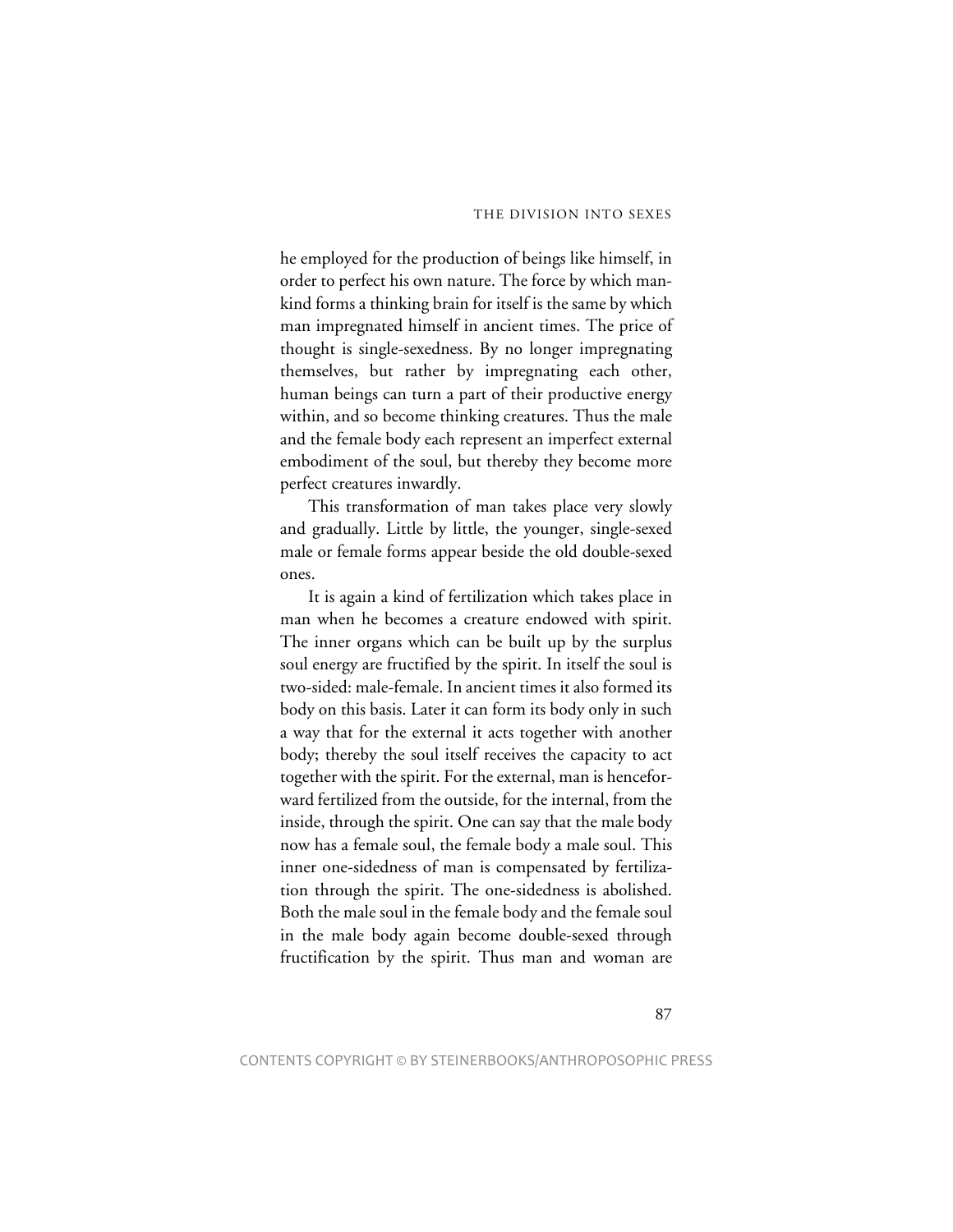different in their external form; internally their spiritual one-sidedness is rounded out to a harmonious whole. Internally, spirit and soul are fused into one unit. Upon the male soul in woman the action of the spirit is female, and thus renders it male-female; upon the female soul in man the action of the spirit is male, and thus renders it male-female also. The double-sexedness of man has retired from the external world, where it existed in the pre-Lemurian period, into his interior.

One can see that the higher inner essence of a human being has nothing to do with man or woman. The inner equality, however, does result from a male soul in woman and correspondingly from a female soul in man. The union with the spirit finally brings about the equality; but the fact that before the establishment of this equality there exists a difference involves a *secret* of human nature. The understanding of this secret is of great significance for all mystery science. It is the key to important enigmas of life. *For the present we are not permitted to lift the veil which is spread over this secret*….

Thus physical man has developed from double-sexedness to single-sexedness, to the separation into male and female. In this way man has become a spiritual being of the kind which he is now. But one must not suppose that no beings which possessed cognition had been in contact with the earth before then. When one follows the Akasha Chronicle it does indeed appear that in the first Lemurian period, later physical man, because of his double sex, was a totally different being from that which one today designates as man. He could not connect any sensory perceptions with thoughts; he did not think. His life was one of impulses. His soul expressed itself only in instincts, in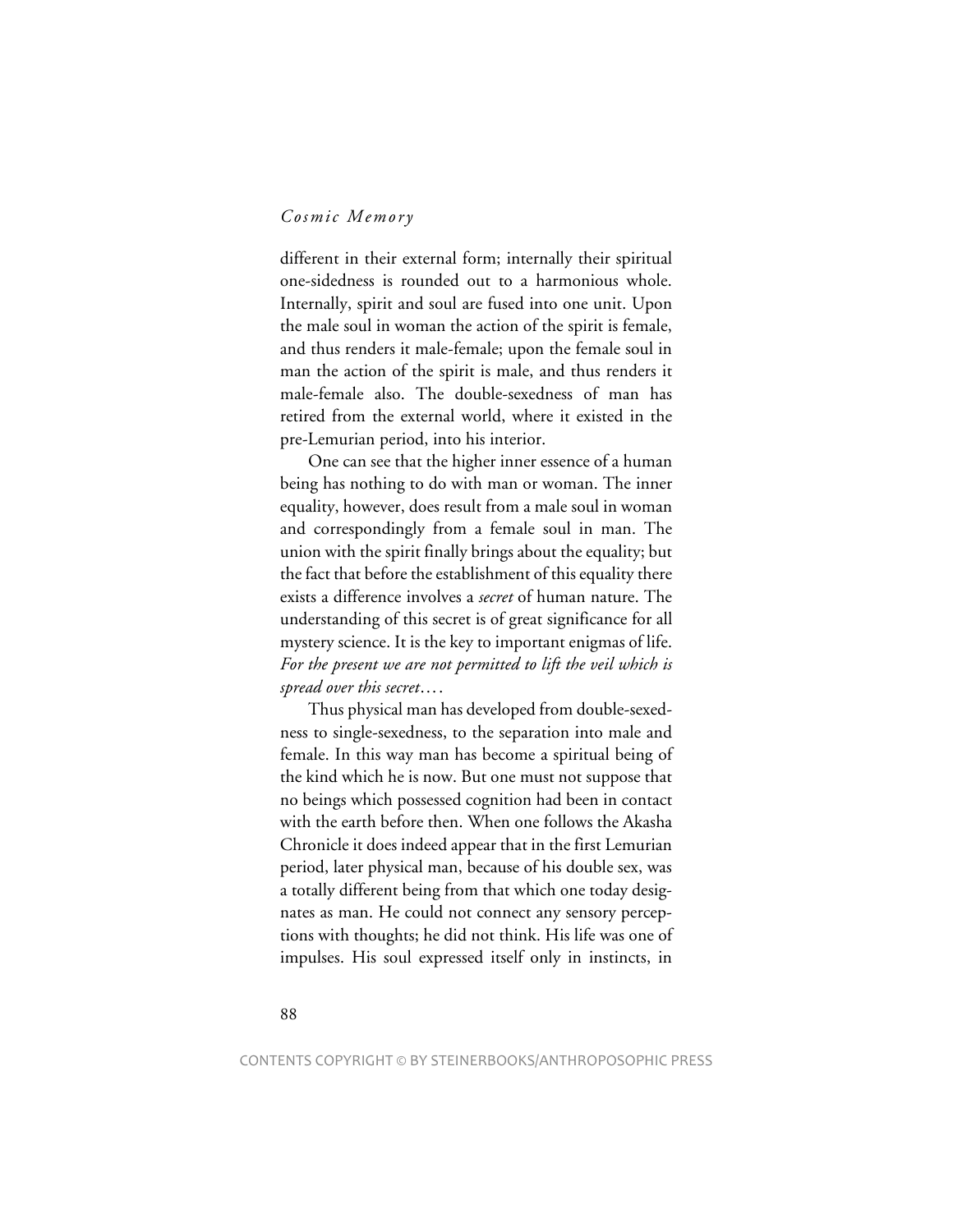appetites, in animal desires and so on. His consciousness was dreamlike; he lived in *dullness.*

But there were other beings among these men. These of course were also double-sexed. For at the stage of terrestrial development of that time no male or female human body could be produced. The external conditions did not yet exist for this. But there were other beings which could acquire knowledge and wisdom in spite of their double-sexedness. This was possible because they had gone through a quite different development in a still more remote past. It was possible for their soul to be fructified by the spirit without first awaiting the development of the inner organs of the physical body of man. By means of the physical brain, the soul of contemporary man can think only that which it receives from the outside through the physical senses. This is the condition to which the development of man's soul has led. The human soul had to wait until a brain existed which became the mediator with the spirit. Without this detour, *this* soul would have remained spiritless. It would have remained arrested at the stage of dreamlike consciousness. This was different among the superhuman beings mentioned above. In previous stages their soul had developed organs which needed nothing physical in order to enter into contact with the spirit. Their knowledge and wisdom were *supersensibly* acquired. Such knowledge is called intuitive. Contemporary man attains such intuition only at a later stage of his development; this intuition makes it possible for him to enter into contact with the spirit without sensory mediation. He must make a detour through the world of sensory substance. This detour is called the descent of the human soul into matter, or popularly, "the fall of man."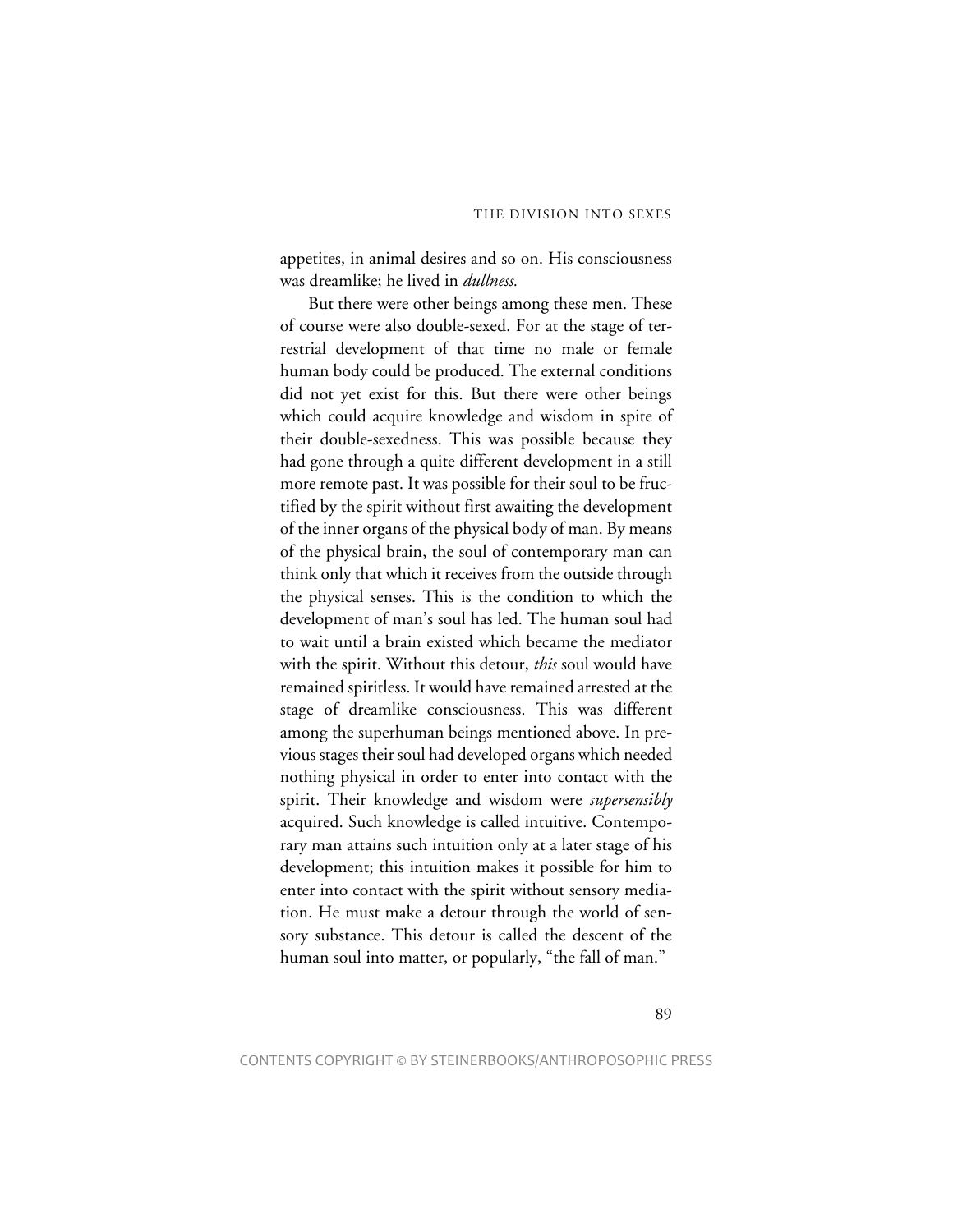Because of a different earlier development, the superhuman beings did not have to take part in this descent. Since their soul had already attained a higher stage, their consciousness was not dreamlike, but inwardly clear. Their acquisition of knowledge and wisdom was a *clairvoyance* which had no need of senses or of an organ of thought. The wisdom according to which the world is built shone into their soul directly. Therefore they could become the leaders of youthful humanity which was still sunk in dullness. They were the bearers of a "primeval wisdom," toward the understanding of which mankind is only now struggling along the detour mentioned above. They differed from what one calls "man" through the fact that wisdom shone upon them as the sunlight does upon us, as a free gift "from above." "Man" was in a different position. He had to acquire wisdom by the work of the senses and of the organ of thought. Originally it did not come to him as a free gift. He had to *desire* it. Only when the *desire* for wisdom lived in man, did he acquire it through his senses and his organ of thought. Thus a new impulse had to awaken in the soul: the desire, the *longing for knowledge.* In its earlier stages the human soul could not have had this longing. The impulses of the soul were directed only toward materialization in that which assumed form externally—in what took place in it as a dreamlike life—but not toward cognition of the external world, nor toward knowledge. It is with the division into sexes that the impulse toward knowledge first appears.

The superhuman beings received wisdom by way of clairvoyance just because they did not have this desire for it. They waited until wisdom shone into them, as we wait for the sunlight, which we cannot produce at night, but which must come to us by itself in the morning.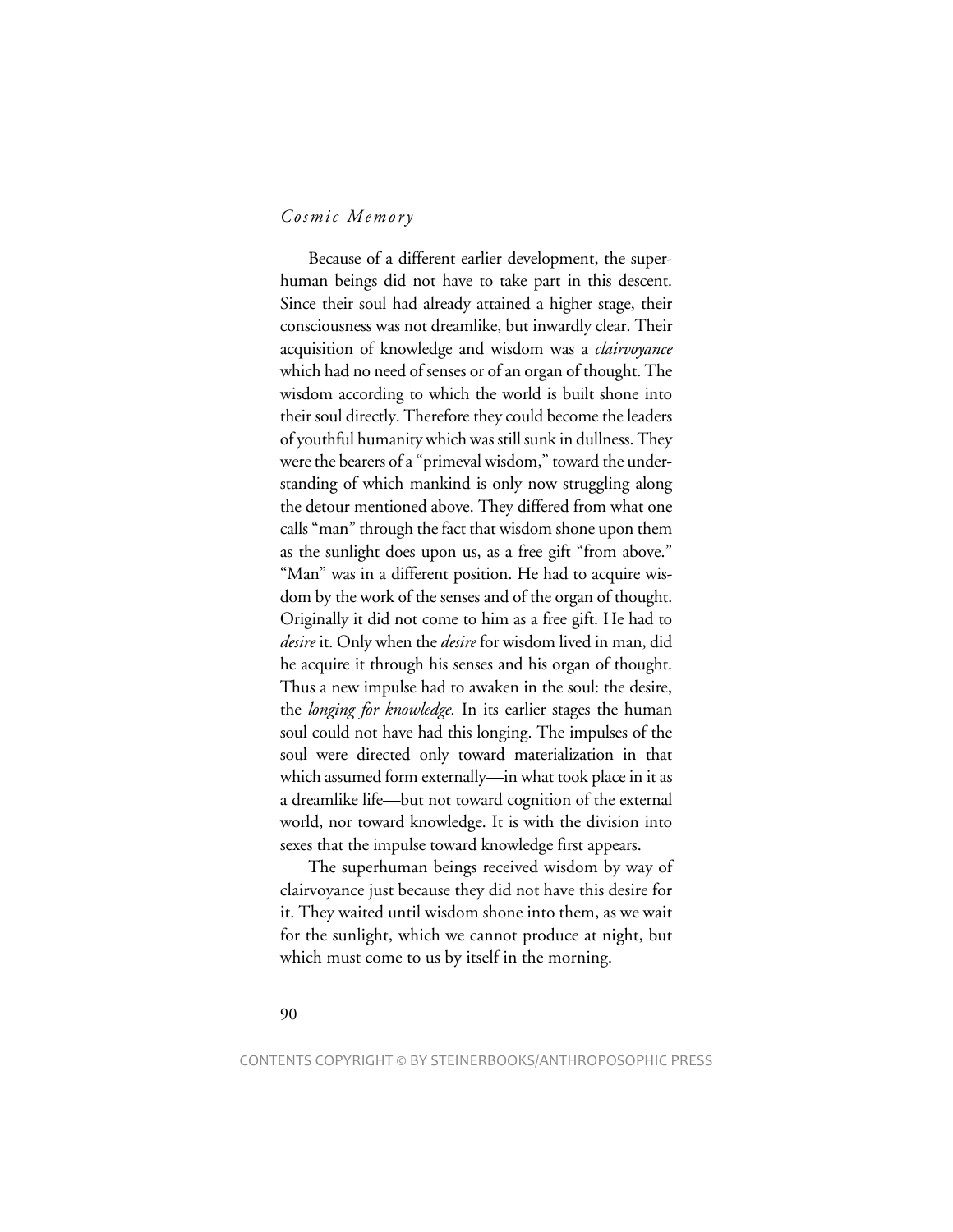The longing for knowledge is produced by the fact that the soul develops inner organs, the brain and so forth, by means of which it gains possession of knowledge. This is a consequence of the circumstance that a part of the energy of the soul is no longer directed toward the outside, but toward the inside. The superhuman beings however, which have not carried out this separation of their spiritual forces, direct all the energy of their soul toward the outside. Therefore that force is also available to them externally for fructification by the spirit, which "man" turns inward for the development of the organs of cognition.

Now that force by means of which one human being turns toward the outside in order to act together with *another is love.* The superhuman beings directed all their love outward in order to let universal wisdom flow into their soul. "Man" however can only direct a part of it outward. "Man" became sensual, and thereby his love became sensual. He draws away from the outside world that part of his nature which he directs toward his inner development. And thus that arises which one calls *selfishness.* When he became man or woman in the physical body, "man" could surrender himself with only a part of his being; with the other part he separated himself from the world around him. He became selfish. And his action toward the outside became selfish; his striving after inner development also became selfish. He loved because he *desired,* and likewise he thought because he *desired* wisdom.

The selfless, all-loving natures, the leaders, the superhuman beings, confronted man, who was still childishly selfish.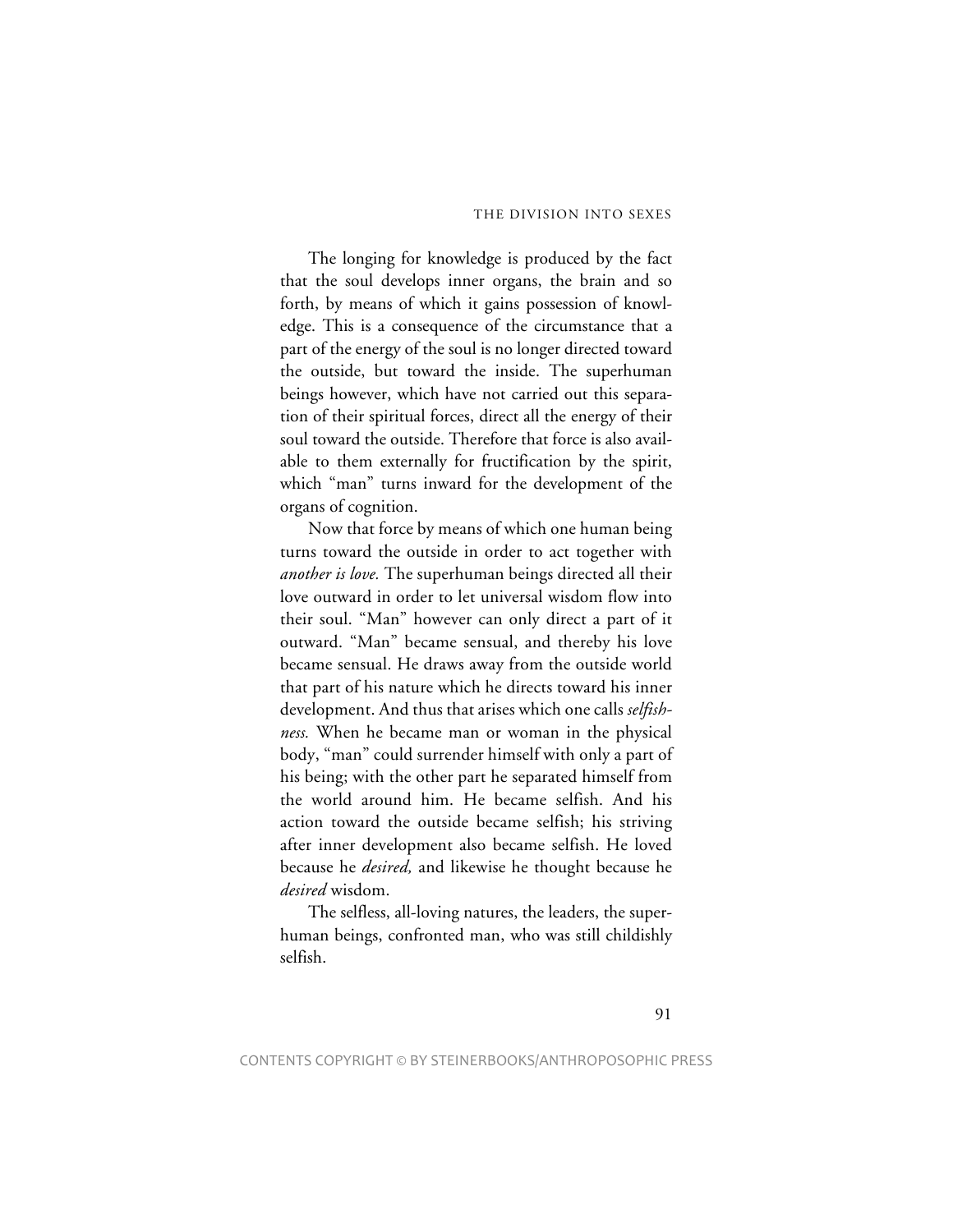The soul, which among these beings does not reside in a male or female body, is itself male-female. It loves without *desire.* Thus the innocent soul of man loved before the division into sexes, but at that time it could not understand, because it was still at an inferior stage, that of dream consciousness. The soul of the superhuman beings also loves in this manner, however, with under*standing* because of its advanced development. "Man" must pass through selfishness in order to attain selflessness again at a higher stage, where, however, it will be combined with completely clear consciousness.

The task of the superhuman natures, of the great leaders, was that they impressed upon youthful man their own character, that of love. They could do this only for that part of the spiritual energy which was directed outward. Thus *sensual love* was produced. It is therefore a consequence of the activity of the soul in a male or female body. Sensual love became the force of physical human development. This love brings man and woman together insofar as they are physical beings. Upon this love rests the progress of physical humanity.

It was only over this love that the superhuman natures had power. That part of human soul energy which is directed inward and is to bring about cognition by the detour through the senses—that part is withdrawn from the power of *those* superhuman beings. However, they themselves had never descended to the development of corresponding inner organs. They could clothe the impulse toward the external in love, because love acting toward the external was part of their own nature. Because of this, a gulf opened between them and youthful mankind. Love, at first in sensual form, they could plant in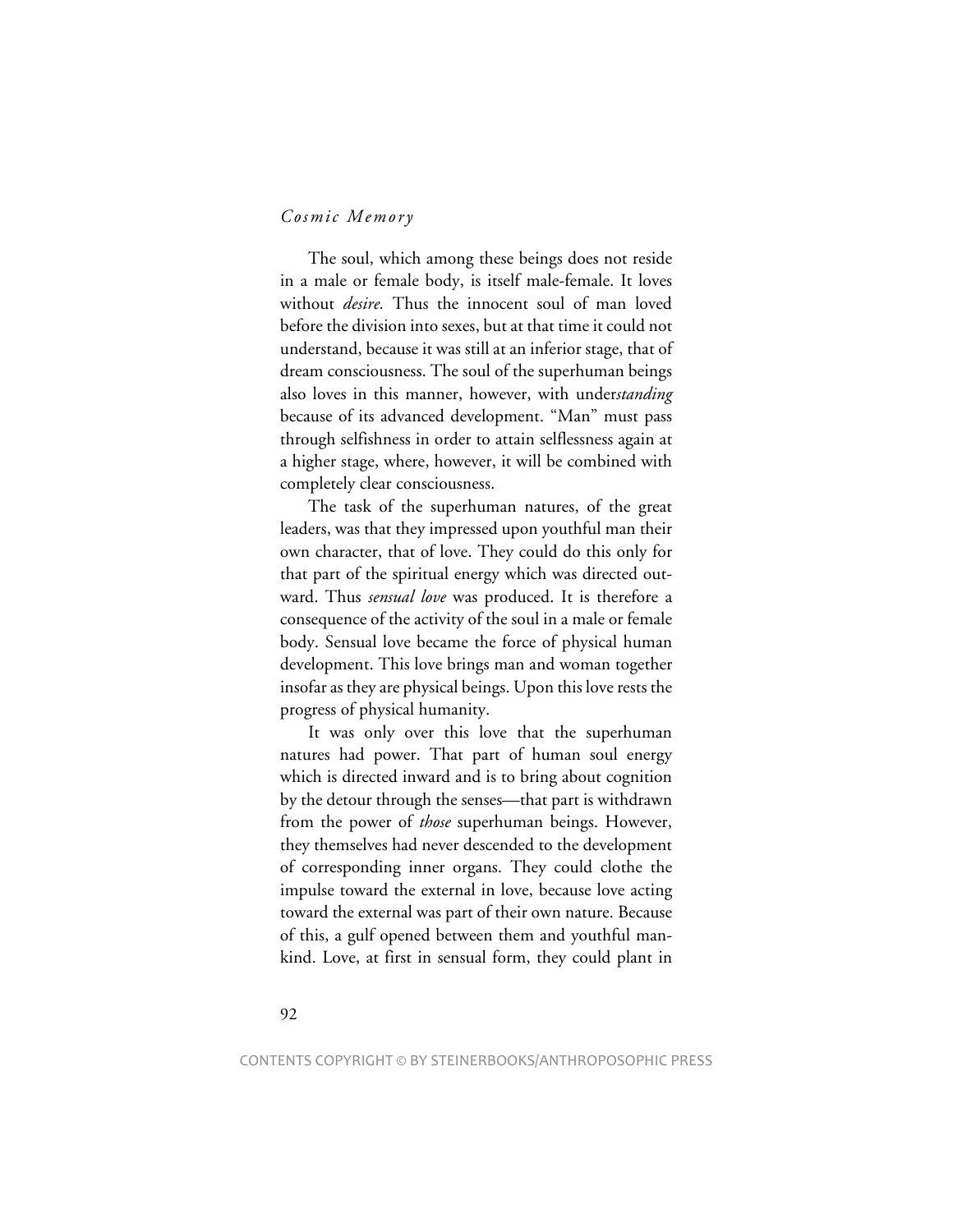man; knowledge they could not give, for their own knowledge had never made the detour through the inner organs which man was now developing. They could speak no language which a creature with a brain could have understood.

The inner organs of man mentioned above first became ripe for a contact with the spirit only at that stage of terrestrial existence which lies in the middle of the Lemurian period; but they had already been formed incompletely, at a much earlier stage of development. For the soul had already gone through physical embodiments in preceding times. It had lived in dense substance, not on earth but on other celestial bodies. Details about this must be given later. At present we shall say only that the terrestrial beings previously lived on another planet, where, in accordance with the prevailing conditions, they developed up to the point at which they were when they arrived on earth. They put off the substances of this preceding planet like clothing and, at the level of development which they thus attained, became pure soul germs with the capacity to perceive, to feel and so forth—in short, to lead that dreamlike life which remained peculiar to them in the first stages of their terrestrial existence.

The superhuman entities previously mentioned, the leaders in the field of love, had already been so perfect on the preceding planet that they did not have to descend to develop the rudiments of those inner organs.

But there were other beings, not as far advanced as these leaders of love, who on the preceding planet were still numbered among "men," but at that period were hurrying ahead of men. Thus, at the beginning of the formation of the earth, they were further advanced than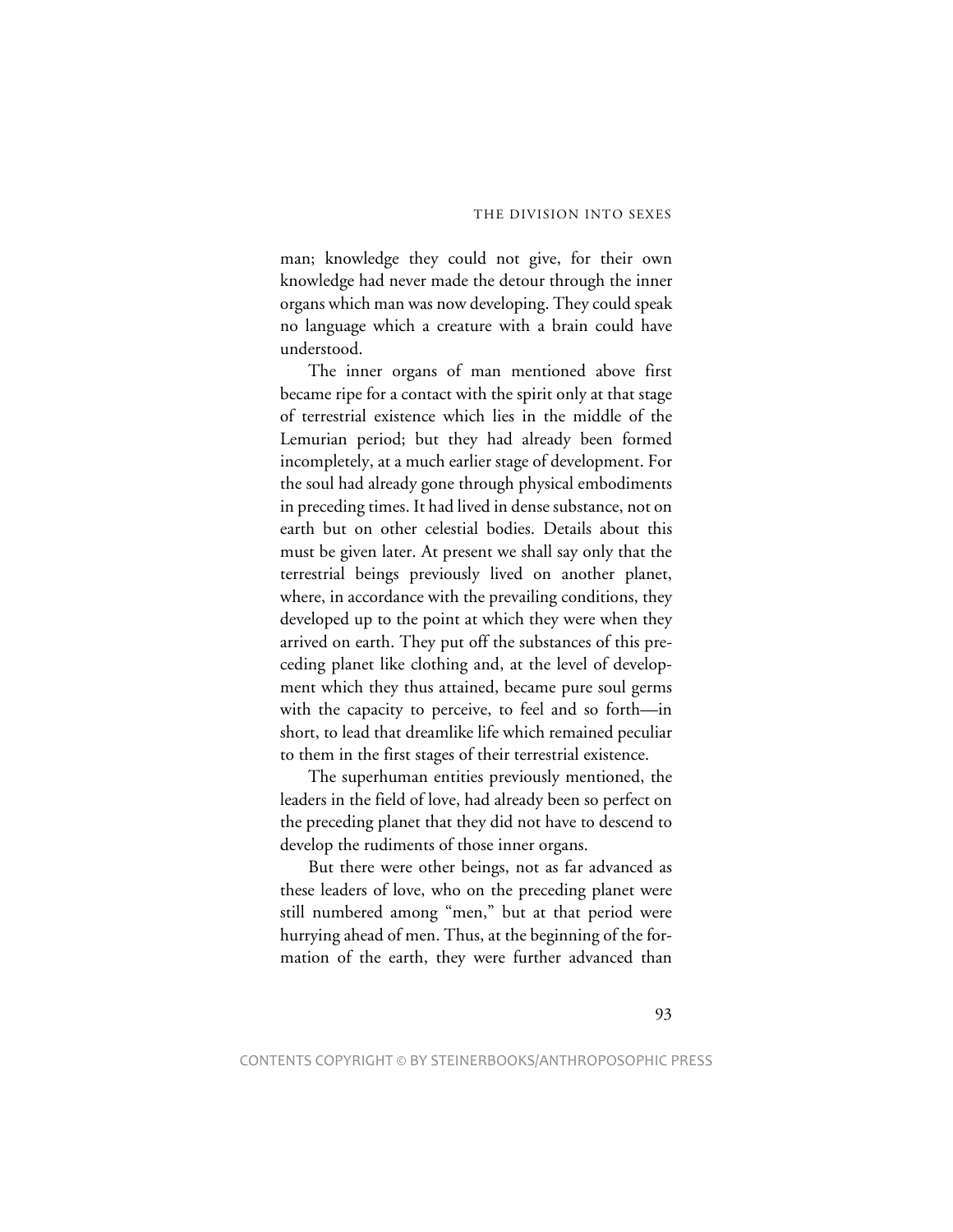men, but still were at the stage where knowledge must be acquired through inner organs. These beings were in a special position. They were too far advanced to pass through the physical human body, male or female, but on the other hand, were not so far advanced that they could act through full clairvoyance like the leaders of love. They could not yet be *beings of love;* they could no longer be "men." Thus they could only continue their own development as half superhuman beings, in which they were aided by men. They could speak to creatures with a brain in a language which the latter could understand. Thereby the human soul energy which was turned inward was stimulated, and could connect itself with knowledge and wisdom. It was thus that wisdom of a human kind first appeared on earth. The "half superhuman beings" mentioned above could use this human wisdom in order to achieve for themselves that of perfection which they still lacked. In this manner they became the stimulators of human wisdom. One therefore calls them *bringers of light* (Lucifer). Youthful mankind thus had two kinds of leaders: beings of love and beings of wisdom. Human nature was balanced between love and wisdom when it assumed its present form on this earth. By the beings of love it was stimulated to physical development, by the beings of wisdom to the perfection of the inner nature. As a consequence of physical development, humanity advances from generation to generation, forms new tribes and races; through inner development individuals grow toward inner perfection, become knowing and wise men, artists, technicians etc. Physical mankind strides from race to race; each race hands down its sensorily perceptible qualities to the following one through physical